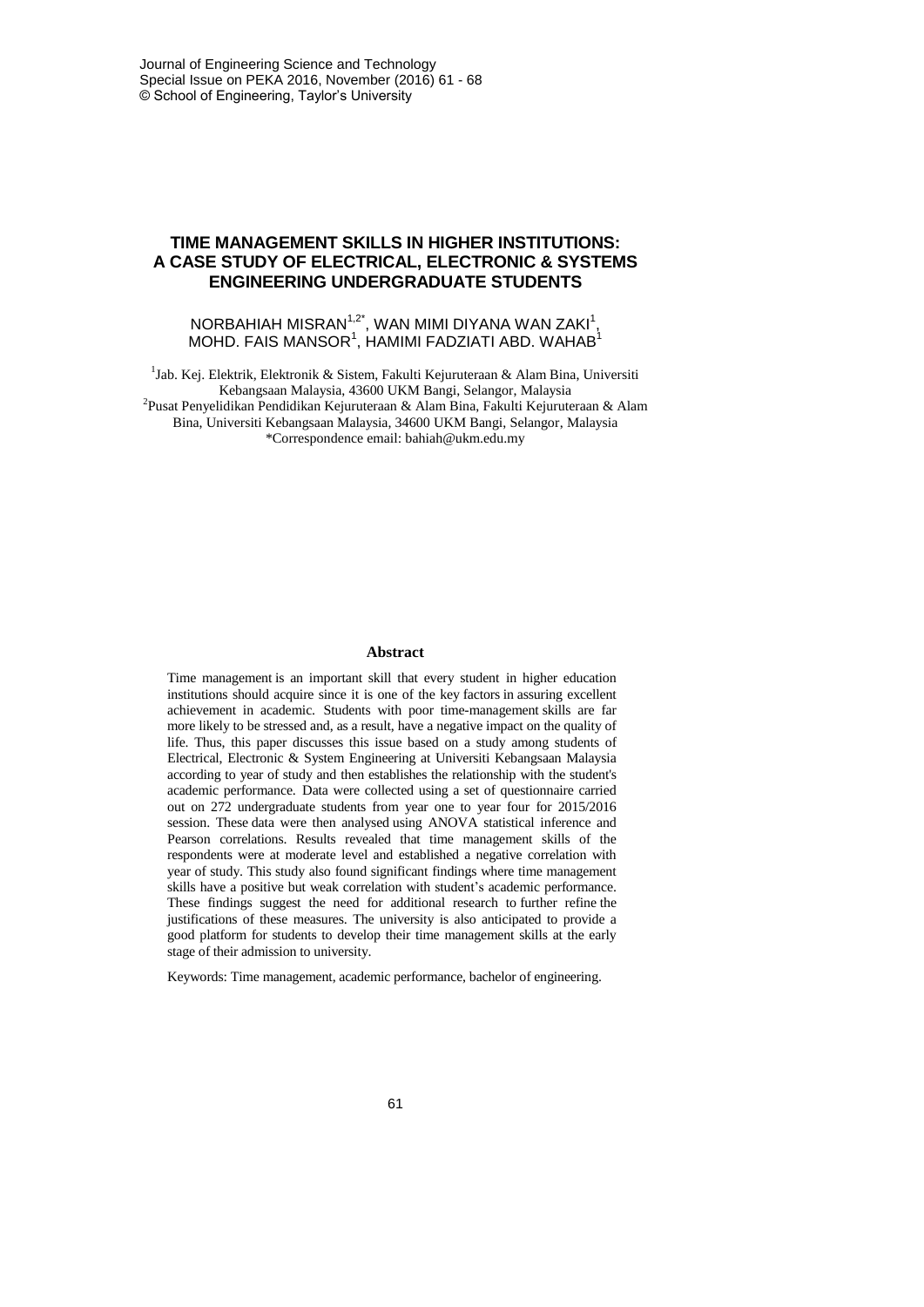# **1. Introduction**

Time is life. Allah SWT reminds us of the great signs that He created, including the alternation of night and day, so that people can juggle and manage it well. Many pronouncement of the oath by the time mentioned in the Quran shows the time is very important and must be appreciated by human beings. Dr. Yusuf Al-Qaradawi in his book entitled Time Management According to Islam [1] stated that there are three nature of time, namely 1) time has very rapid circulation, 2) the elapsed time could not be returned, and 3) time is very valuable but then cannot be owned by humans. The nature of such a time demands ingenuity of students to fill their time with things that are benefitted in accordance to their roles.

Students nowadays are facing a very challenging period. Teenagers are practically chaos and have always wanted to try all the new things; and the teens are also highly vulnerable. College students at campuses across the globe are prone to wasting time to modern technology such as mobile phones, video games, laptops and television as well as social networking such as Facebook and Twitter. Therefore, time management skills are the skills that must be grasped by students in higher education institutions therefore the distraction can be managed and controlled properly.

Success cannot be achieved without time management. Time management skill is one of the factors in determining student's achievement [2, 3]. It is a skill that any individual can learn and master with the right tools and strategies [4]. It can be developed with practice and repetition. According to [5], time management requires discipline. Lack of self-discipline in time management leads students to procrastinate continually and they can experience the punishment of stagnation and do not perform academically at their ability level. A university environment's flexibility and freedom is feared to derail students who have not acquired time management skills. Therefore, it is important to conduct a study to investigate to what extent the time management skills have been attained by students and its impact on students' academic performance.

### **2. Engineering Students and Time Management**

Previous research conducted by Ali et al. [6] shows that university students from science field are more skilful in managing time as compared to the students from technical and medical fields. They also discovered that the time management skills can affect academic achievement. In addition, another research conducted to a group of students at Universiti Teknologi Malaysia (UTM) found that there is a significant relationship between their students' time management skills and academic achievements [7]. Researchers in [7] randomly distributed their selfadministered questionnaire they developed, based on Lewis's Time Management Theory, to ten faculties at UTM Skudai.

During the teaching and learning process in the Faculty of Engineering and Built Environment (FKAB) Universiti Kebangsaan Malaysia (UKM), undergraduate engineering students have to experience a variety of learning activities that are not only limited to conventional teaching in classroom style. The students are now required to undergo a student-centered learning or Outcome Based Education (OBE) which involves individual and group assignments, problem-based learning [8], project-based learning [9], e-learning,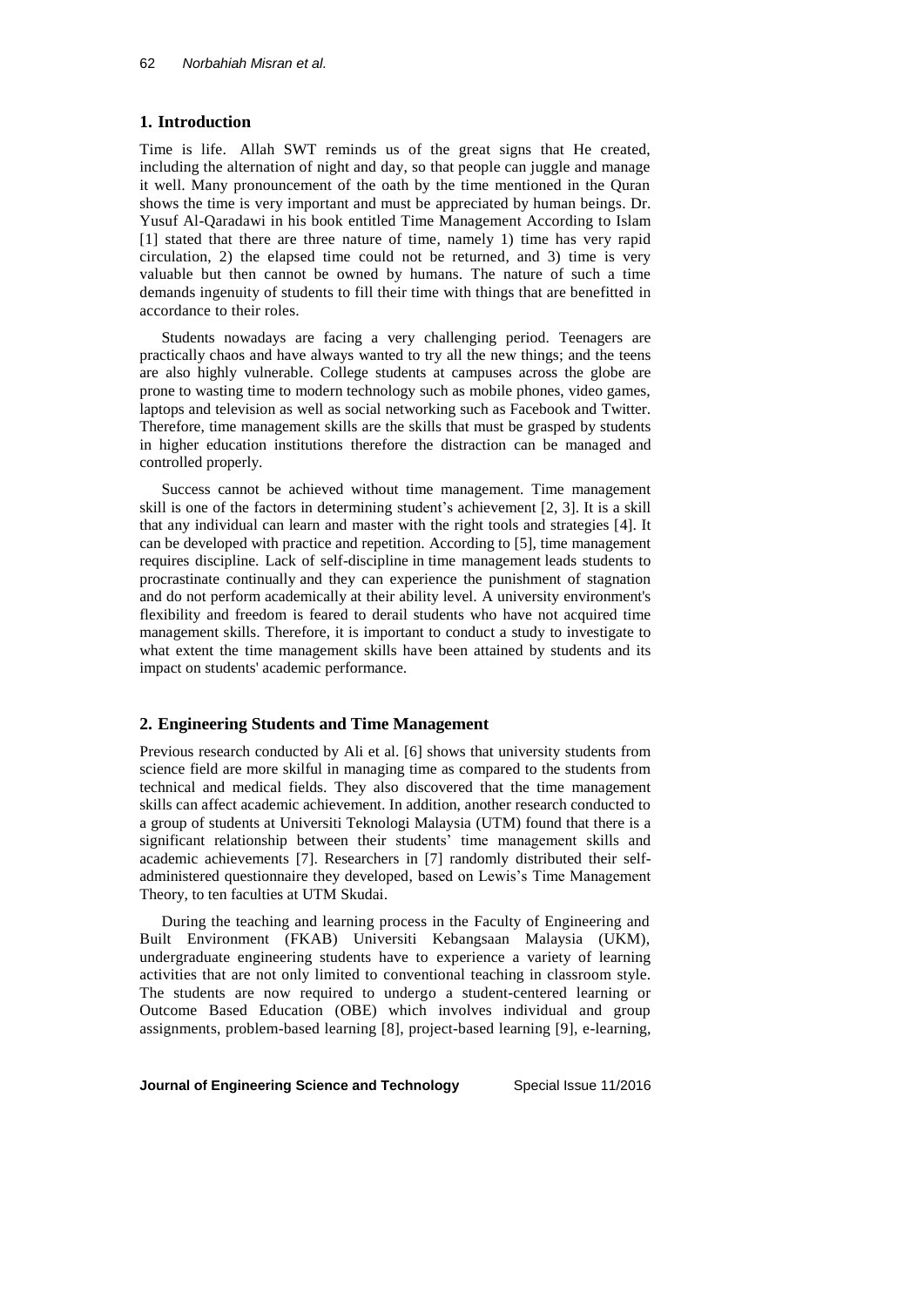jigsaw technique, industrial-based problem solving and many more. Some of the learning activities require the students to be engaged with gadgets. For instance, to learn using iPad [10] means a higher level of self-control is needed so the students will not divert from their learning task on the gadget. Apart from that, they also need to involve in extra-curricular activities and events organised at their campus residences or dormitories. Therefore, it is an obligation to all students to have reasonable time management skills in order to meet nowadays learning needs. Otherwise, they will obtain many difficulties in learning and also in their daily life.

Findings from previous work regarding the time management and students' academic performances have raised questions about the time management skills of engineering students at UKM. Therefore, this work is conducted as an initial phase of a framework that later will recommend the most effective method to enhance the management skills among UKM undergraduate engineering students. At the current stage, this work aims to get a preliminary overview of the students' capabilities in managing time and to realize the correlation with their academic performance.

## **3. Research Methodology**

The study was conducted using a quantitative approach to obtain feedback from respondents through a questionnaire. The questionnaire was developed consisting of two parts that are Part A and Part B. Part A composes of the respondents' demographics, while Part B consists of the Time Management Skills questionnaire. The questionnaire is adapted from instruments of Time Management Behaviour (TMB) Scale by Macan et al. [2].

The questionnaire in Part B must be answered using a Likert scale of five where score 1 is for never and score 5 is for very often. The questionnaire contains four independent variables, namely a) Setting Goals and Priorities, b) Mechanics of Time Management, c) Preference for Organization, and d) Perceived Control of Time. Variable a- Setting Goals and Priorities highlights the skills of having objectives in life and focus on the most important things first; variable b- Mechanics of Time Management deals with behaviour of organizing tasks and routine with systematic approach; variable c- Preference for Organization refers to general preference for organization of workplace and approach to projects; and variable d- Perceived Control of Time reflects the extent to which one believes he or she can affect how time is spent.

This paper discusses on the overall trend of time management score which is the average score of those four dependent variables and then established and expressed as Time Management variable.

The questionnaires were distributed to all students from  $1<sup>st</sup>$  year to  $4<sup>th</sup>$  year and their inputs were then analysed using Statistical Package for Social Science (SPSS). The analysis is performed using statistical inference to obtain the status of students' time management skills; and the Pearson correlation to understand the relationship between students' time management skills and their academic performance.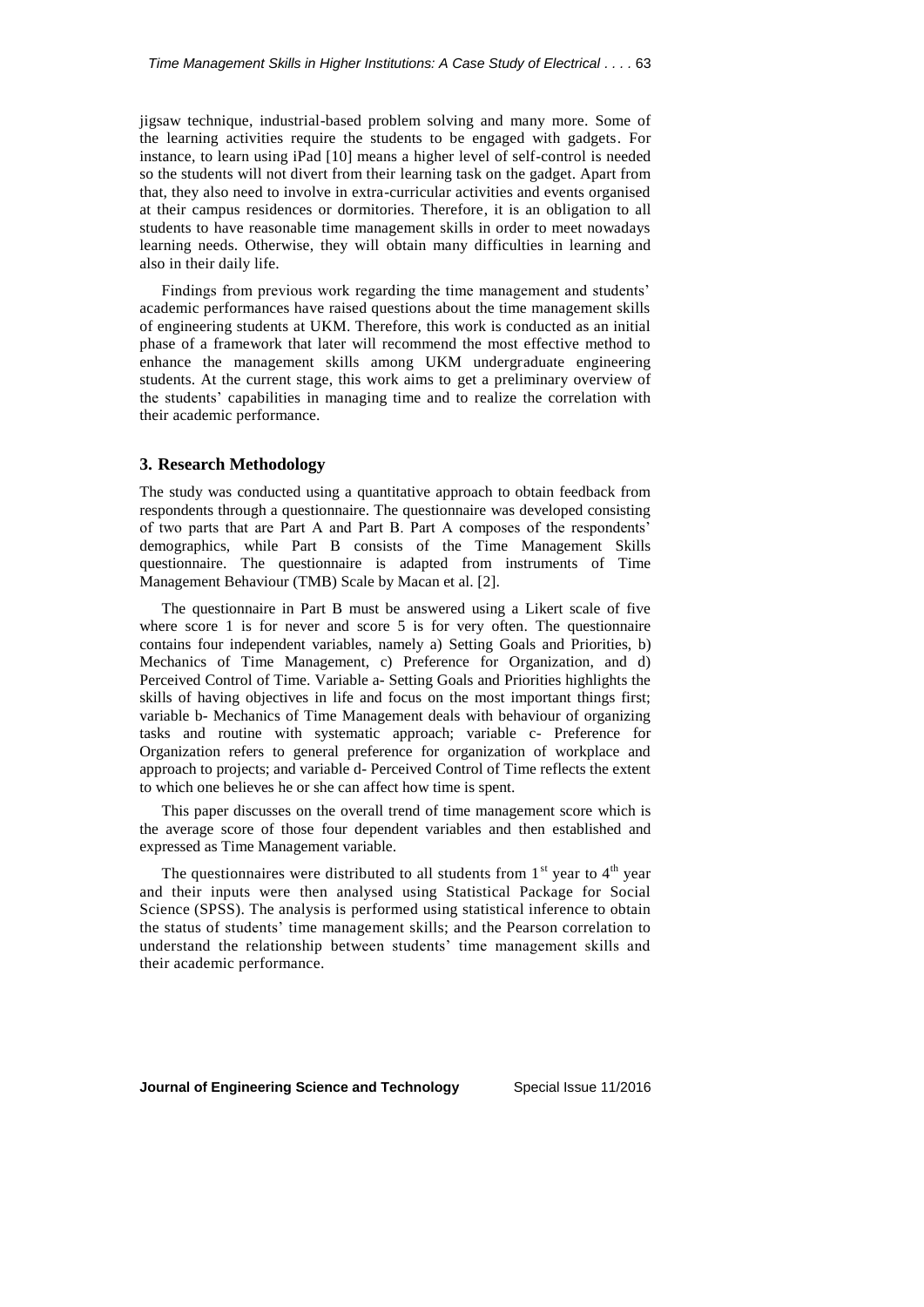# **4. Results and Discussion**

The questionnaires were distributed in class during first semester of academic session 2015/2016. Students were given enough time to understand and respond to the question. A number of 272 students have responded to the survey and the respondent demographic is provided in Table 1. The respondent distribution shows the percentage in terms of gender, race and most importantly, year of study. In this regards, the respondents consist of 76 of  $1<sup>st</sup>$  year students (24.6%), 83 of  $2<sup>nd</sup>$  year students (30.5%), 72 of  $3<sup>rd</sup>$  year students (26.5%) and 50 of 4<sup>th</sup> year students (18.4%). Based on gender composition, 46.3% of the respondents are male and the remaining 53.7% are female students. Majority of students are Malay (80.1%) while the rest is composition of Indian (3.3%), Chinese (14.3%) and others (2.2%).

| Table 1. Respondent profile. |              |               |                    |
|------------------------------|--------------|---------------|--------------------|
|                              |              | <b>Number</b> | Percentage $(\% )$ |
| Gender                       | Male         | 126           | 46.3               |
|                              | Female       | 146           | 53.7               |
|                              | <b>TOTAL</b> | 272           | 100.0              |
| Race                         | Malay        | 218           | 80.1               |
|                              | Indian       | 9             | 3.3                |
|                              | Chinese      | 39            | 14.3               |
|                              | Others       | 6             | 2.2                |
|                              | <b>TOTAL</b> | 272           | 100.0              |
| Year of                      | $1st$ Year   | 67            | 24.6               |
| Study                        | $2nd$ Year   | 83            | 30.5               |
|                              | 3rd Year     | 72            | 26.5               |
|                              | $4th$ Year   | 50            | 18.4               |
|                              | <b>TOTAL</b> | 272           | 100.0              |

Table 2 shows the number of credit hour taken by the respondents during the time of survey, which states that the course loading is reasonably uniform among them.

**Table 2. Number of credit hour taken by respondent during the time of survey.**

| <b>Year of study</b> | <b>Credit taken</b> |
|----------------------|---------------------|
| 1 <sup>st</sup> Year | 19                  |
| $2nd$ Year           | 22                  |
| $3rd$ Year           | 19                  |
| $4th$ Year           | 22                  |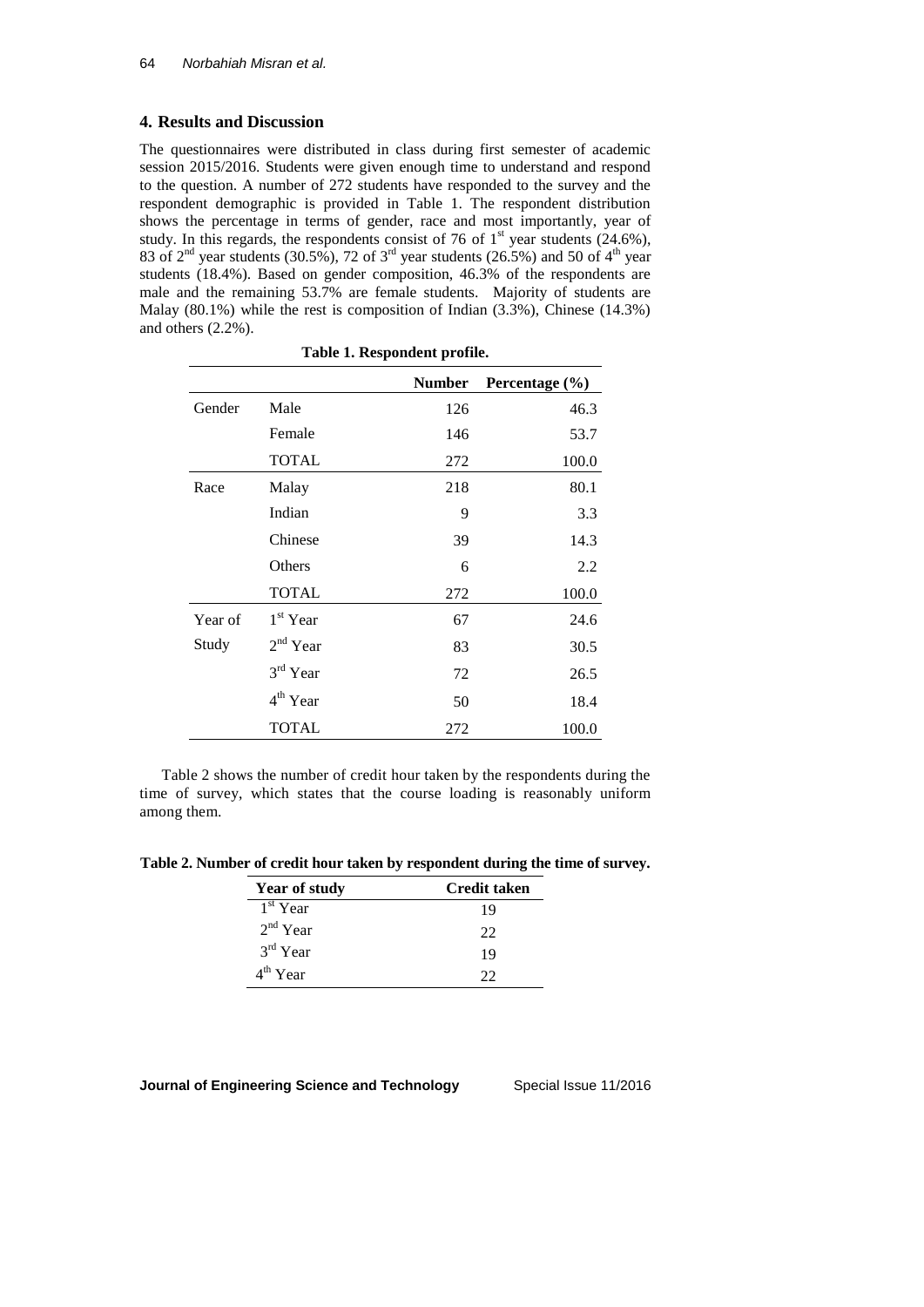#### **4.1. Time management skills status based on year of study**

In Table 3, the mean of the score for all four variables in the questionnaire are shown as an indicator of students' time management skills. Based on the results, the mean score for  $1<sup>st</sup>$  year students up to  $4<sup>th</sup>$  year students is around 3.26 to 3.36  $(3.32 <$  mean  $<$  3.36). Meanwhile, the cumulative mean score for all students with the value of 3.32 with standard deviation,  $s.d = .37$  indicates the overall time management skill of respondents is average at best.

| <b>Time Management</b> | N   | Mean | <b>Standard deviation</b> |
|------------------------|-----|------|---------------------------|
| $1st$ Year             | 67  | 3.36 | .36                       |
| $2nd$ Year             | 83  | 3.26 | .36                       |
| $3rd$ Year             | 72  | 3.35 | .43                       |
| 4 <sup>th</sup> Year   | 50  | 3.32 | .27                       |
| TOTAL                  | 272 | 3.32 | .37                       |

**Table 3. Students' time management skills according to year of study.**

ANOVA results shown in Table 4 further verifies the earlier finding whereby there is no significant difference  $(p = 0.327)$  in terms of time management skills for students in the same year of study and also in different year of study. These results also show that the overall score for respondents is moderate regardless of year of study. Therefore, it can be concluded that FKAB engineering students in general, regardless of their year of study, rarely utilise good time management skills and mechanics in their daily life.

The lack of time management skills by students as indicated by this study must be addressed by the faculty as it is the role of the faculty to develop these students to become well-balanced engineers in their career as well as in their dayto-day life with family and communities.

|             | for students based on year of study. |     |                    |       |       |
|-------------|--------------------------------------|-----|--------------------|-------|-------|
|             | <b>Sum of Square</b>                 | Df  | <b>Mean Square</b> | F     | Sig.  |
| Inter-group | 0.468                                | 3   | 0.156              | 1.156 | 0.327 |
| Intra-group | 36.166                               | 268 | 0.135              |       |       |
| TOTAL       | 36.634                               | 271 |                    |       |       |

**Table 4. ANOVA results of time management skill** 

Table 5 shows the correlation between the students' time management skills and their year of study. Based on the obtained results, it is found that the correlation between these two variables is low, negative and has nonsignificant relationship ( $r = -.008$ ,  $n = 272$ ,  $p > .01$ ). A negative correlation clearly indicates that students' time management skills decrease as their year of study increases. This specific result is particularly unexpected and very much in contrast to the results obtained in previous research [11] which indicates that students have better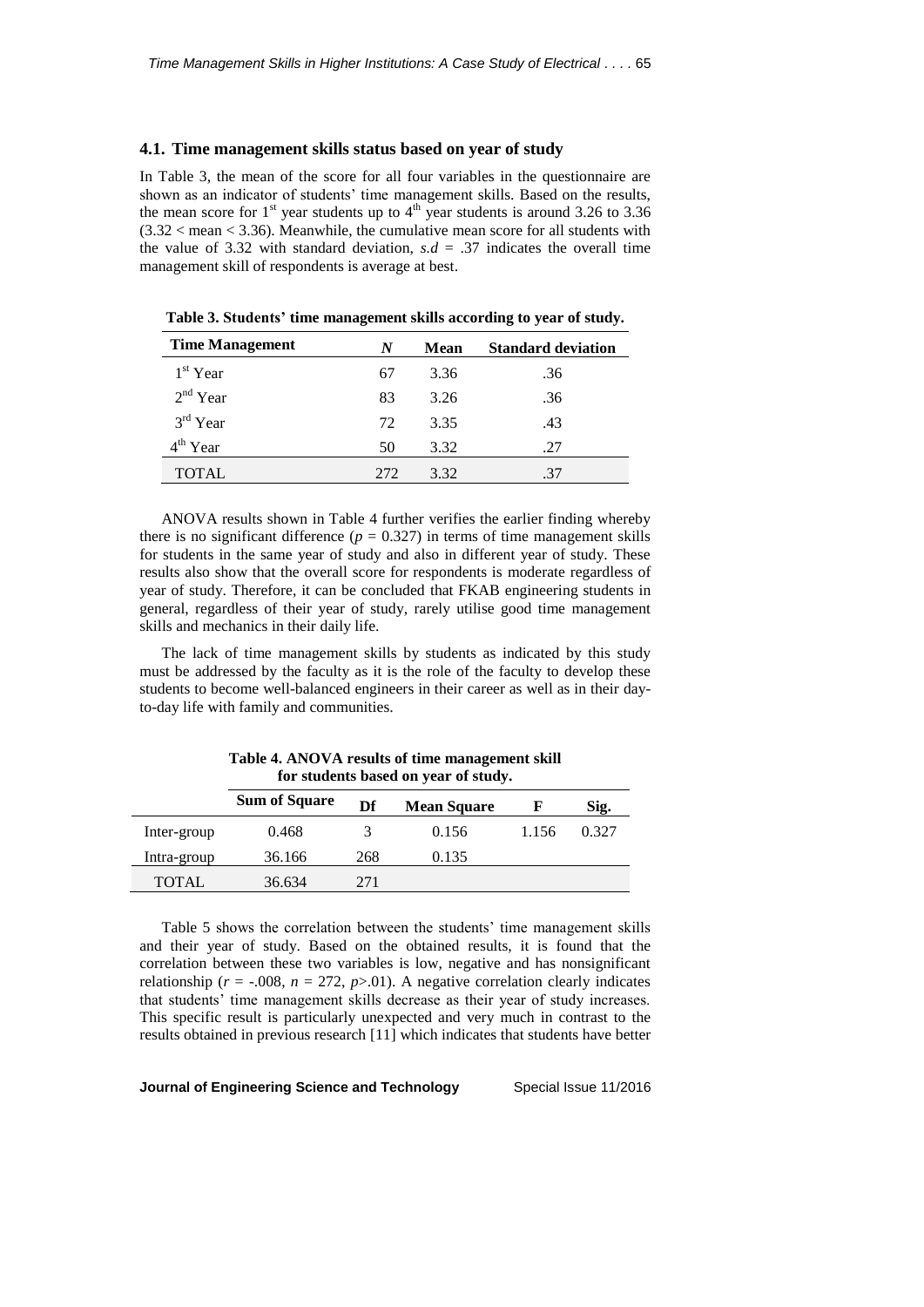time management skills in their final year of study compared to their earlier year of study [6]. As for the reasons behind this surprising result, it can be speculated that it is due to the ever-increasing complexity of their program curriculum which also increases their commitment to out-of-lecture hall activities.

**Table 5. Pearson Correlation between time management skills and year of study.**

|               |                            | <b>Time Management</b> |
|---------------|----------------------------|------------------------|
| Year of Study | <b>Pearson Correlation</b> | $-0.008$               |
|               | $Sig. (2-tailed)$          | 0.892                  |
|               | N                          | 272                    |

Table 6 explains in details about time management skill of the students in terms of the four variables i.e. a) Setting Goals and Priorities, b) Mechanics of Time Management, c) Preference for Organization, and d) Perceived Control of Time. It is evidence that the lowest skill that the students have is Preference for Organizations (mean = 3.105). This variable can be described as students prefer not to be organised and leaving their space in mess is not a problem. The second lowest score is in Mechanics of Time Management (mean = 3.119). This variable is for having systematic approach to organize daily routine i.e. planning, making list and scheduling. Students are found not to have a good attitude in that sense. However, students are fairly good at Setting Goals and Priorities (mean = 3.675), and Perceived Control of Time (mean  $= 3.381$ ). From this table, we can conclude that faculty essentially need to give more attention to the mechanics of time management and also teach students how to organizing their life systematically.

**Table 6. Total of time management skill score for each variable.**

|                              |      |       | Std.             |
|------------------------------|------|-------|------------------|
|                              | N    | Mean  | <b>Deviation</b> |
| Setting Goals and Priorities | 272  | 3.675 | 0.505            |
| Mechanics of Time            | 272  | 3.119 | 0.640            |
| Management                   |      |       |                  |
| Preference for Organizations | 272  | 3.105 | 0.580            |
| Perceived Control of Time    | 272. | 3.381 | 0.542            |

# **4.2. Relationship between time management skills and students' academic performance.**

The relationship between time management skills of the students and their academic performance based on Cumulative Grade Point Average (CGPA) result is also analysed in this study. Out of 272 students, 258 students have disclosed their latest CGPA result while 14 students did not provide their latest CGPA. It has been found from Table 7 that the relationship between time management skills and student's CGPA is positive but slightly weak  $(r = .014, n = 258, p > .01)$ . This result is in-line with the result obtained by the researchers conducted by Ali et al. [6] and Ghafar and Choong [7]. Even though each of them established their methodology based on different time management theory, the findings give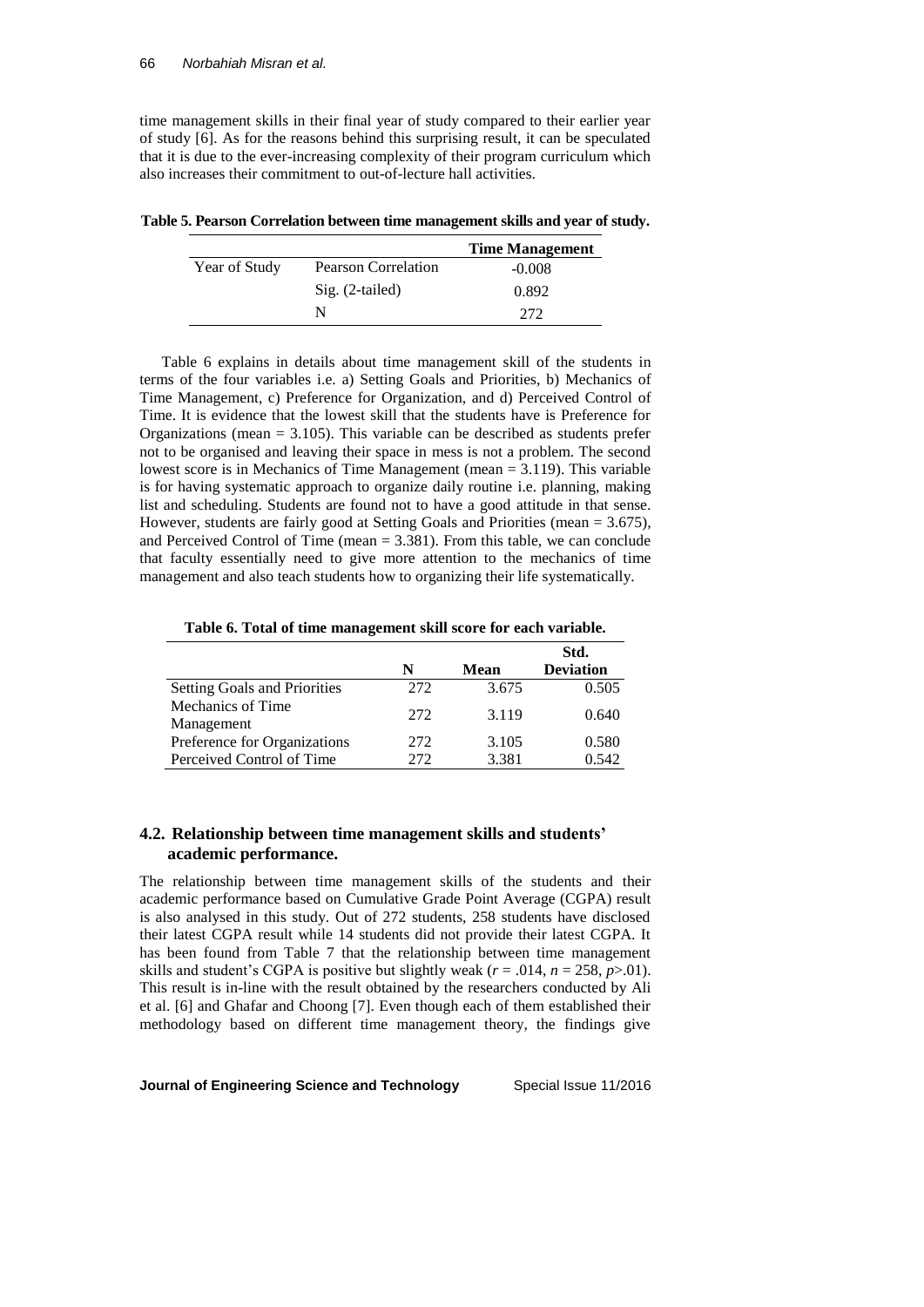similar trends. Ali et al. [6] found that the relation is significant but weak  $(r =$ .127 and *p*<.01). In [7], researchers analysed the students' management skill and established that students with high academic performance recorded high scores for each category that is probed in the questionnaire.

From this result, it can be implied that even though time management skills are important in determining student's academic performance, it is not the major factor as indicated by the weak correlation with student's CGPA. Having said that, a further study is required to investigate the main factors that contribute to students' academic performance of undergraduate engineering student at UKM.

**Table 7. Pearson correlation between time management skills and CGPA.**

|                                 | <b>Time Management</b> |
|---------------------------------|------------------------|
| Latest CGPA Pearson Correlation | 0.014                  |
| Sig. (2-tailed)                 | 0.828                  |
| N                               | 258                    |

# **5. Conclusions**

Time management skill is important in order to have a good quality life and learning environment for higher institution students. This study is to investigate the level of time management skills among the undergraduate students at the Department of Electrical, Electronic and System Engineering UKM and its relationship with academic performance. From the survey results, it is evidence that the time management skills of students are marginally moderate. However, findings show that the time management skills do not have strong relation with academic performance, which is very much in contrast to what we supposed because good time management should lead to a good quality of life. It is also surprising to learn that the time management skill is dispossessing as students further to upper year of study. This matter should be examined further to find out the factor that reasons it to happen to undergraduate engineering students of UKM.

### **Acknowledgement**

Authors would like to thank to UKM (DPP-2015-062 research grant and TKS 199 Tabung Seminar Peka) for sponsoring engineering education research activities. High gratitude also goes to Mrs. Jariyati Burhanudin, Research Assistant UKM and Mrs. Sarifah Nurhanum Syed Sahuri, Graduate Fellow Universiti Sains Islam Malaysia (USIM) for the help on data analysis.

## **References**

- 1. Al-Qardhawi, Y. (2000). *Pengurusan masa menurut Islam*. Kuala Lumpur: Al-Hidayah Publisher.
- 2. Macan, T.H.; Shahani, C.; Dipboye, R.L.; and Phillips, A.P. (1990). College students' time management: Correlations with academic performance and stress. *Journal of Educational Psychology*, 82(4), 760-768.